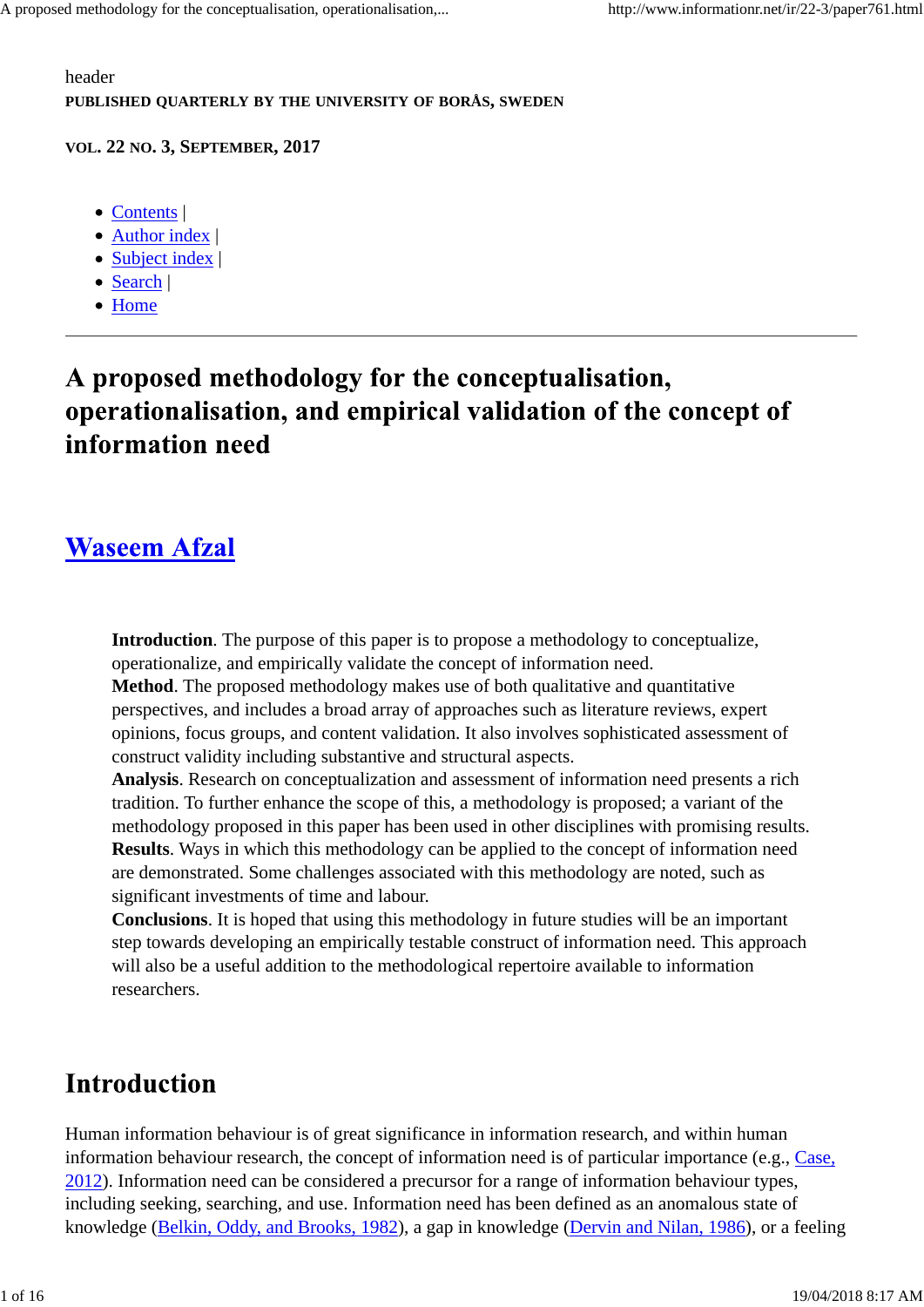of uncertainty (Kuhlthau, 1991).

The importance attributed to information need may be caused by the user-centred nature of information research and the traditions of cognate disciplines. For instance, Naumer and Fisher (2010) noted that without information need, libraries and information systems would cease to exist. Similarly, it is nearly impossible to ignore the work done on need and information need in the disciplines of psychology, nursing, economics, and political science. However, despite its importance and long-standing presence in research, the concept is still contested (e.g., Case, 2012; Dervin and Nilan, 1986; Krikelas, 1983; Wilson, 1981, 1994). Not only are there divergent views about what comprises an information need, there is also a lack of consensus concerning the role of information need in shaping human information behaviour.

Numerous studies have examined information need in general, as well as the particular needs of individuals and of various user groups (e.g., Bertulis and Cheeseborough, 2008; Perley, Gentry, Fleming, and Sen, 2007; Shpilko, 2011). However, these studies do not create a coherent body of research on which a testable theory of human information behaviour could be developed. A possible reason for this is an apparent lack of conceptualisation and operationalization of constructs relevant to human information behaviour, including the construct of information need. The purpose of this paper is to attempt to partially fill this gap by proposing a methodology to conceptualise, operationalise, and empirically validate the concept of information need.

## **Significance of this methodology**

According to Jaccard and Jacoby (2010), theory construction is central to the scientific process. They describe theory as a symbolic representation of an internal conceptual system. Greer, Grover, and Fowler (2007) state that theory enables us to describe, predict, and explain a phenomenon. The construction of theory usually requires abstraction of a phenomenon (known as conceptualisation) and then transfer of that abstraction to constructs that can be validated. Currently, there is a dearth of such constructs in human information behaviour, and by undertaking this step the current study will make an important contribution to any future testable human information behaviour theory.

The use of this methodological approach – based on the positivist paradigm, and involving assessment of substantive and structural aspects of constructs as espoused by Loevinger (1957) –as is proposed in this paper, has not been used in information research and thus will be a valuable addition to the methodological repertoire available to studies that aim to develop constructs. Variations of this approach have been used successfully in other social science disciplines, for example psychology (e.g., Wallander, Schmitt and Koot, 2001) and information systems (e.g., Moore and Benbasat, 1991), and two important examples of this approach in information research are McCay-Peet,Toms and Kelloway (2014), and O'Brien and Toms (2010). The application of this methodological approach in information research would enable researchers to develop formal constructs in human information behaviour research, focus on new research problems, and ask new kinds of research questions. Specifically, applying this methodology in future studies would be an important step towards developing a testable human information behaviour theory comprised of constructs based on rigorous conceptualisation, operationalisation, and empirical validation.

# **Background**

### **Conceptualisation and operationalisation of information need in information research**

There is a significant body of work in information research on the notion of information need. For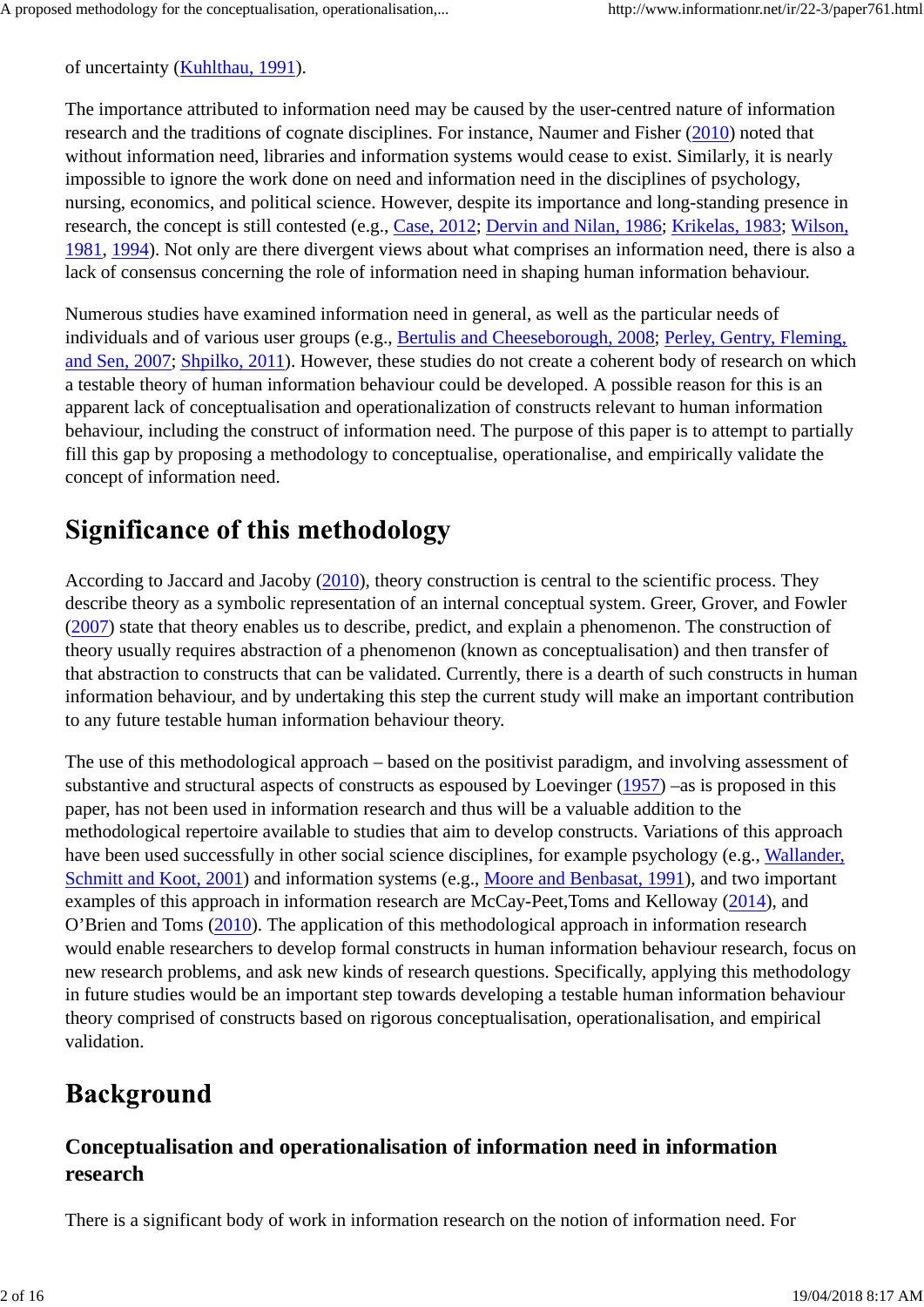example, studies have examined the concept of information need (e.g., Belkin, 1980, 1993; Belkin, Oddy, and Brooks, 1982; Cole, 2012; Derr, 1983; Dervin and Nilan, 1986; Kuhlthau, 1991; Line, 1974; Savolainen, 2012; Sundin and Johannisson, 2005; Taylor, 1962, 1968), its accidental precursors (e.g., Williamson, 1998), and broader information seeking and searching environments in which information need is developed or a pre-existing information need is satisfied (e.g., Bates, 2002). There is also a growing corpus of studies that have researched the processes involved in satisfying information needs (e.g., Odongo and Ocholla, 2003; Shenton and Dixon, 2004). Numerous studies have attempted to measure information need (e.g., Inskip, Butterworth, and MacFarlane, 2008; Perley *et al.*, 2007; Pitts, Bonella, and Coleman, 2012; Shpilko, 2011). While none of this research has developed a testable construct, a number of authors have explored different aspects of information need. The following discussion considers some of the various dimensions of information need captured in the research literature.

Taylor (1962) brought the relationship between *question* and *information need* into focus. He suggested that a question triggers an information need, and proposed four levels of information need. The first level represents the visceral need (the actual but unexpressed information need), and the fourth level represents the compromised need (the question as presented to the information system; p. 392). By proposing this hierarchical progression, Taylor implicitly demonstrated the dynamic nature of information need. His work shed light on the ways in which an information need develops, changes, and is influenced by factors like expectations, motivations, and information system attributes.

Lack of clarity around the concept of information need was noted by Line (1974). For instance, he observed that there had been an imprecise use of terms in the literature on information need. Specifically, studies claiming to be examining needs in fact examined uses or demands. Line differentiated the terms need, want, demand, and use, and suggested using the term *requirement*. He was of the opinion that requirement is a more inclusive category that includes need, want, and demand.

Derr's (1983) work is important in understanding the concept of information need. He suggested that two conditions should be present to recognise information need: (1) a genuine or legitimate information purpose and (2) a judgment that the requisite information will be effective in meeting that information purpose. Derr also questioned the utility of the concept of information need and suggested instead using the concept of *information want*. However, he considered even that concept problematic and suggested the use of the term *question*. Although his work does not provide a conclusive conceptual scheme to use in future efforts, it is important for realising the challenges associated with the conceptualisation of information need.

Another important work on information need is Cole's (2012), in which he recognised both the importance of information need and its conceptual complexity. He used perspectives from computer science (input–output) and information science (information–knowledge) to explain the concept of information need and develop his theory regarding it. In the input–output perspective, the purpose of an information need is to find an answer: the query represents an input and the answer represents an output from a system. The information–knowledge perspective represents a broader view presenting an information need as a gateway to the flow of information, which may or may not address the need at hand.

Savolainen (2012) highlighted the importance of contextual factors while conceptualising information need. He performed concept analysis of approximately fifty papers and books to come up with three major contexts influencing information and information need: (1) situation of action, (2) task performance, and (3) dialogue. According to Savolainen, the information need in each context can be understood differently. For example, in a *situation of action*, information need is a 'black-boxed trigger and driver of information seeking'; in *task performance*, information need is a '*derivative category indicating information requirements…*'; and under the *dialogue*, information need is a '*jointly constructed*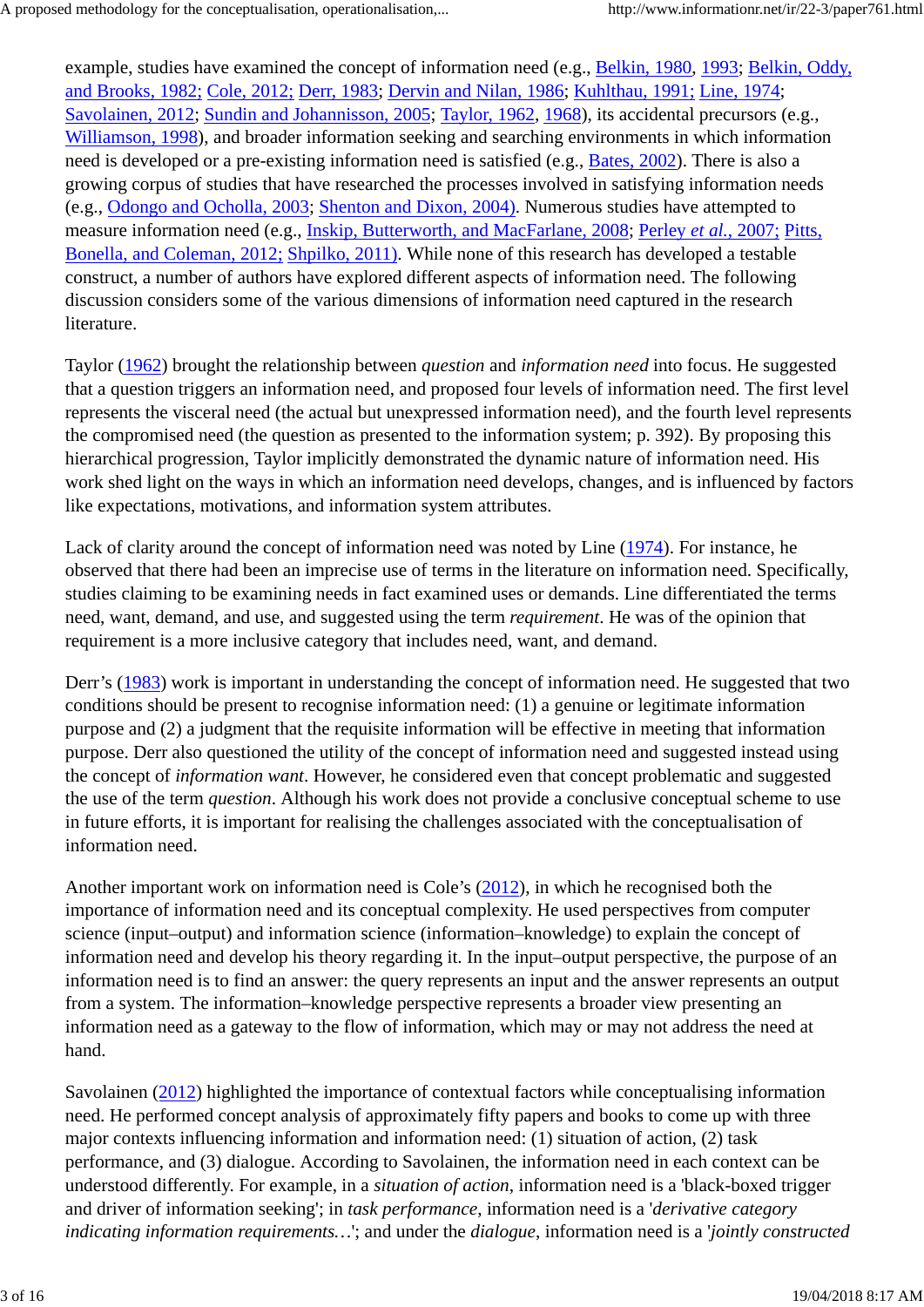*understanding about the extent to which additional information is required to make sense of the issue at hand*'.

Beyond the theoretical and conceptual work discussed above, information need has been assessed in numerous studies: for example, Inskip *et al.*, (2008); Perley *et al.*, (2007); Shpilko, (2011). Perley *et al.* assessed information needs of physicians, clinicians, and non-clinical staff at a large medical centre in a Midwestern US city. They used both quantitative and qualitative approaches, including self-administered questionnaires, telephone interviews, and focus group interviews. Examination of this study's survey instrument reveals that the majority of questions aimed at getting information about accessing, searching, and using information sources. Although there were interview questions and focus group protocols to elicit more pertinent information about users' information needs, the heavy focus on the use of library resources overshadowed the assessment of information need.

Inskip *et al.* (2008) analysed the information needs of users of a folk music library in London. They used the information needs framework proposed by Nicholas (2000) to conduct the needs assessment. Semi-structured interviews were used to collect data from four user groups. Based on analyses of the questions asked and data collected, it can be argued that the major focus of this study was on information uses and sources rather than information needs assessment. In another study, Shpilko (2011) studied the information seeking and needs of a university faculty teaching nutrition, food science, and dietetics at a state university in the USA. A survey questionnaire was sent to twenty-nine faculty members asking them about information sources they consulted, including the top five journals they used for current awareness, the top five journals they used for research and teaching, and the methods used by participants to find information. As was the case with Inskip *et al.* (2008), this study attempted to assess users' information needs by examining the kinds of information sources they were accessing and using.

Many empirical studies purporting to assess information needs end up analysing users' access to information sources. This observation was echoed by Spink and Cole (2006) in the case of research on *information use assessment*. They noted that in some information need and use research, there is a reliance on users' accessing channels of information to measure information use.

# **Proposed methodology**

The research problem in this paper requires the use of both qualitative and quantitative methods. For instance, the conceptualisation of a construct entails close examination of meanings, awareness of peoples' everyday understanding of the concept, and analysis of the literature and relevant knowledge bases to determine the dimensions to be included in the construct. The operationalisation and empirical validation involve assessing validity and reliability through techniques such as exploratory factor analysis and reliability analysis. Keeping in view the objectives and the nature of the research problem, this research methodology draws on the positivist research paradigm and uses techniques involving both qualitative (substantive) and quantitative (structural) aspects (seen in Figure 1 and explained below).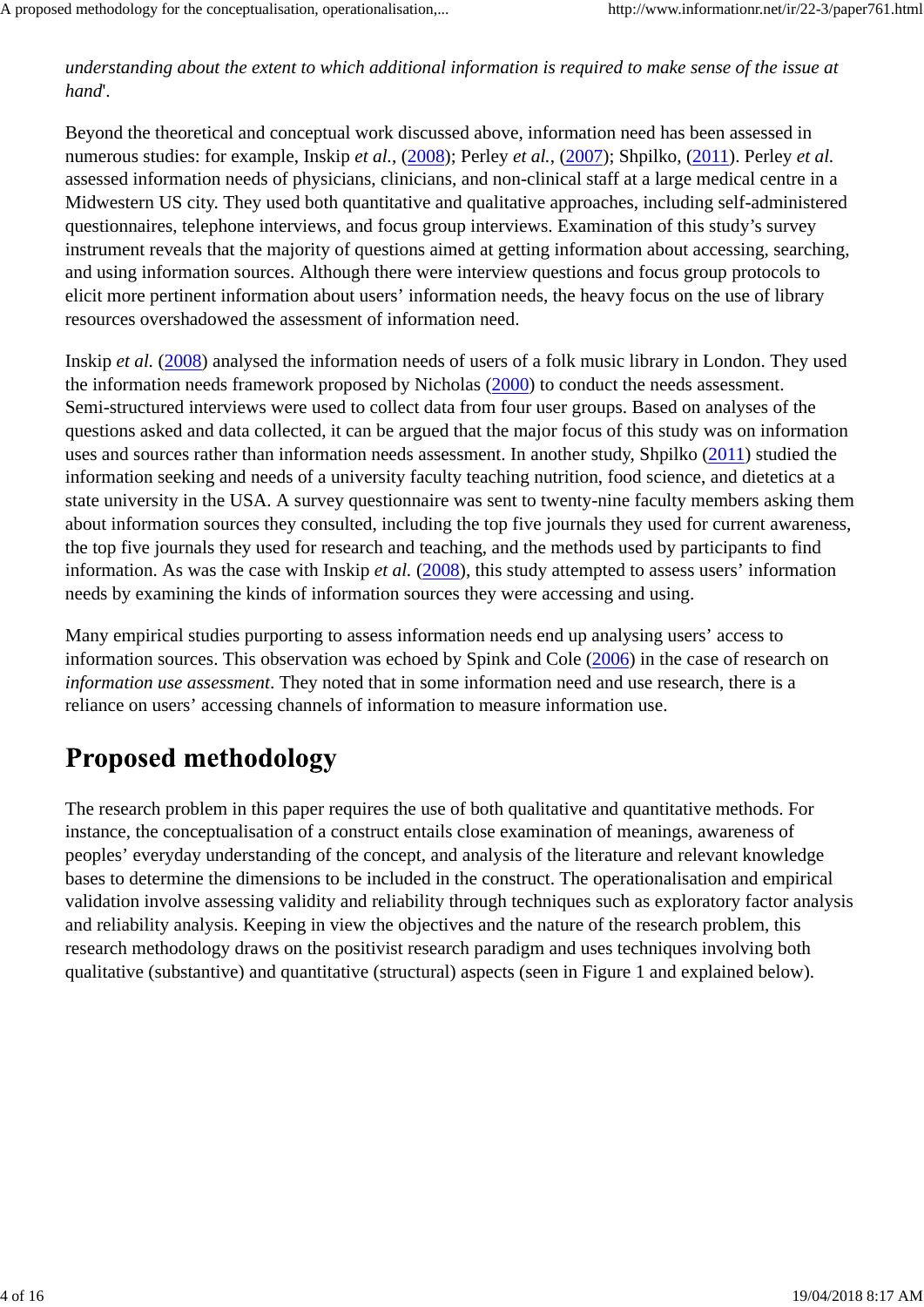

Figure 1: Proposed methodology

As noted earlier, the proposed methodological approach has been used in other disciplines, including psychology, marketing, and information systems. The work of Moore and Benbasat (1991) is an important example of the application of this approach in the information systems discipline. Their work examined the concepts of relative advantage, compatibility, complexity, observability, and trialability. Those concepts were proposed by Rogers (1983), who argued that they influence the adoption of any innovation. Moore and Benbasat developed a validated instrument to measure perceptions of the concepts. They started with a review of the literature relating to the concepts and examined instruments that had been used in previous attempts to operationalise them. Following this phase, three additional steps were taken: (1) items creation, (2) instrument development, and (3) instrument testing. After the first step, content and construct validity were assessed. Following those assessments, the initial instrument operationalising the concepts was refined and pilot tested. Finally, the instrument was re-tested through a full-scale test that included validity and reliability assessment. Agarwal and Prasad (1997) noted that Moore and Benbasat subjected their instrument '*to an intensive validation procedure to determine reliability and validity*' (p.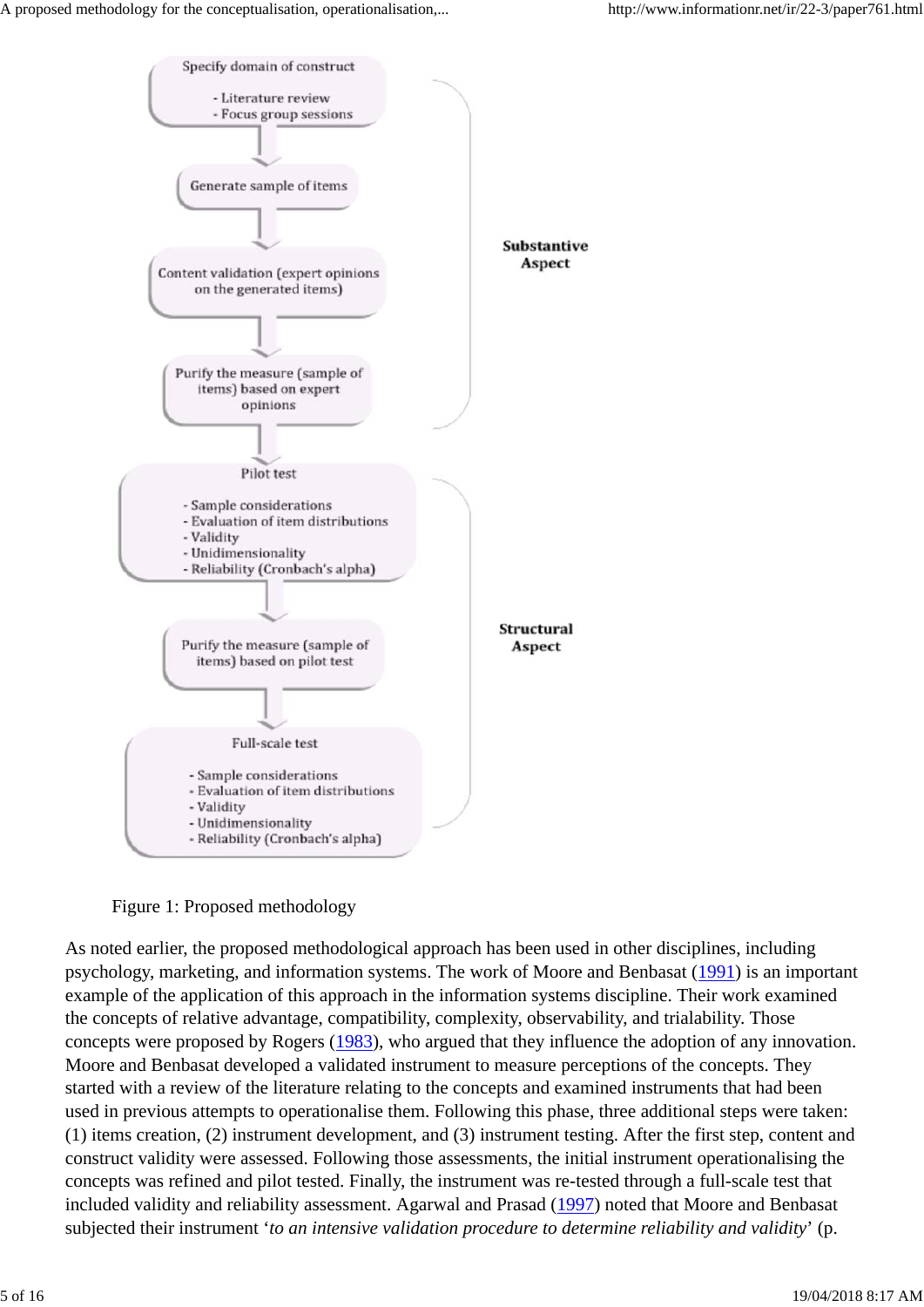567).

Moore and Benbasat's work has had a far-reaching impact on the research in the domain of information systems and beyond, and has been used extensively in subsequent research. For example, their approach has been used in a variety of research settings, including the study of online auction users (Turel, Serenko, and Giles, 2011) and mobile banking adoption (Lin, 2011), and in developing a unified view of user acceptance of information technology (Venkatesh, Morris, Davis, and Davis, 2003).

The current paper also relies heavily on the works of Loevinger (1957), Churchill (1979), Clark and Watson (1995), DeVellis (2003), and Worthington and Whittaker (2006) to develop the overall methodological approach, and various additional works such as Hair, Black, Babin, Anderson and Tatham (2006), Field (2005), Hattie (1985), and Lawshe (1975) have been consulted to develop empirical guidelines pertaining to different phases of the proposed methodology. Drawing on the work of Loevinger (1957), it can be argued that the proposed methodological approach has two main aspects: substantive and structural. The substantive aspect deals with the identification of content relevant to the concept under study, whereas the structural aspect deals with the choice of items from the content. According to Loevinger, the identification of content should be informed by the theory relevant to the concept, and the choice of items should be based on empirical considerations. The purpose of assessing both of these aspects is to ensure the validity of a construct operationalising a concept. DeVellis (2003) also recommended careful identification of the content domain to ensure correspondence between items and a concept. Churchill (1979), Clark and Watson (1995), and DeVellis presented step-by-step processes to develop and validate an instrument. This paper follows these proposed steps with some modifications to accommodate the contextual requirements of the current research. The modifications include guidelines provided by Clark and Watson to assess structural validity.

The various phases of the proposed methodology are discussed below. The substantive aspect of the methodology is outlined in the first five phases (specify domain of construct, focus group session, generate sample of items, content validity of items, and purify the measure and data collection), and the structural aspect of the methodology is addressed in another five phases (sample considerations, evaluation of item distribution, validity, unidimensionality and reliability).

# **Phases involved**

### **Substantive aspect**

The substantive aspect pertains to the conceptualisation of a construct and the development of an initial item pool. Conceptualisation involves identification of the ways in which a concept has been defined, described, and used in previous research. Furthermore, constructs that are closely and distantly associated with the target construct should be identified to inform the conceptualisation. According to Clark and Watson (1995), development of a precise and detailed conception of the target construct is an important initial step in conceptualising a construct. DeVellis argued for having clear thinking about the construct and ample knowledge of theory related to the concept under measurement (DeVellis, 2003, p. 60). Fleming-May (2014) noted the lack of clarity around key concepts in library and information science and suggested using conceptual analysis for identifying a concept's characteristics and clarifying their meaning. Furner (2004) explored the concept of evidence using such an analysis, and suggested that the technique should be used to understand other concepts in the field of archival science. This technique has also been used in the nursing discipline to study the concept of information need (e.g., Timmins, 2006). The steps noted above should help to specify the domain of the target construct, that is, what is included in it and excluded from it.

Churchill (1979) recommended consulting the literature when specifying the boundaries of a construct.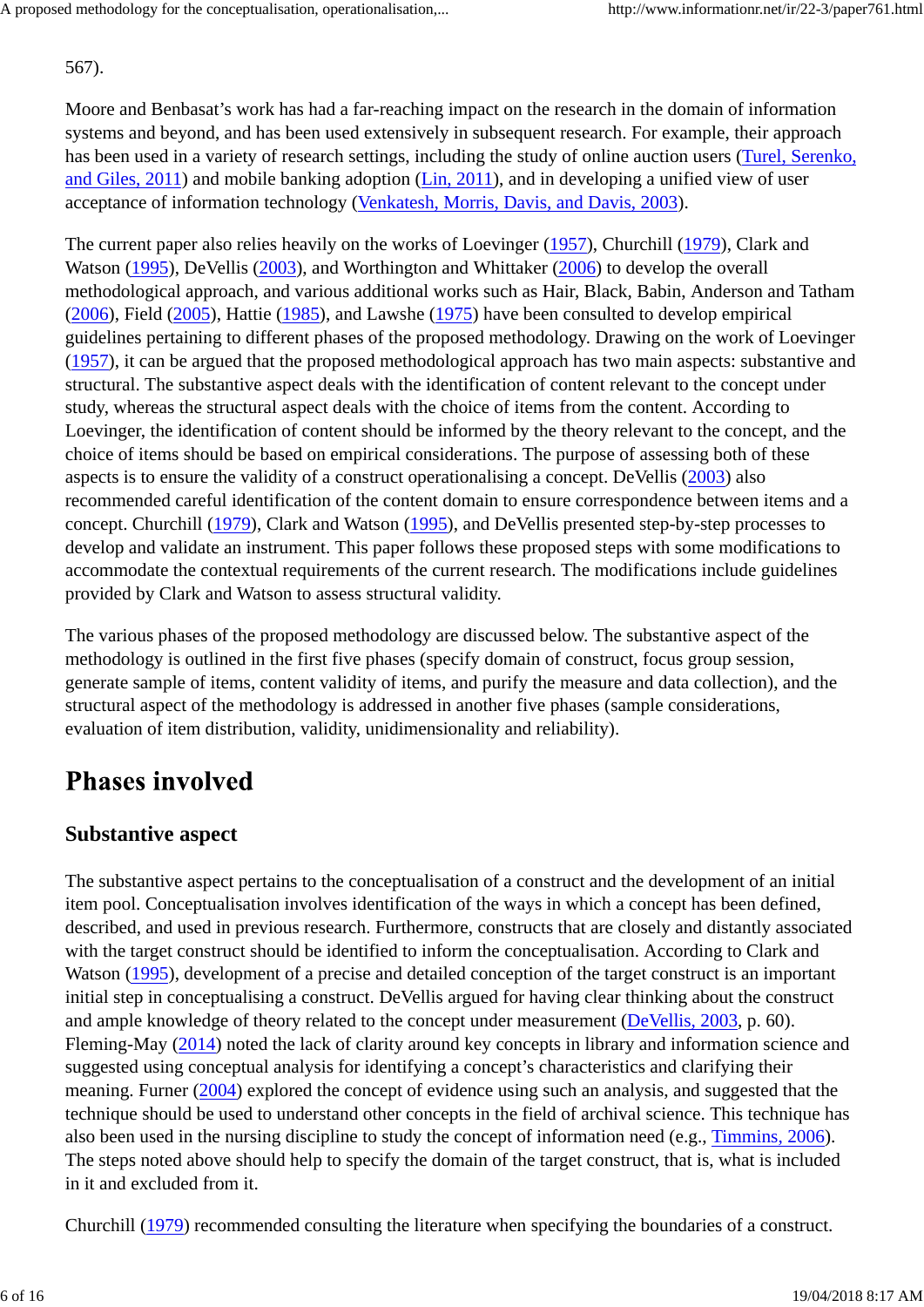This consultation should include seminal papers pertaining to the target construct, studies involving description and/or measurement of the construct, and studies attempting to understand the construct in different contexts. Following this consultation, items capturing the domain of a construct can be generated. Different techniques can be used to inform the items generation phase including focus group sessions, experience surveys, and insight-stimulating examples (Selltisa *et al.* as cited in Churchill, 1979, p. 67). These items should be content validated, pilot tested, and then purified before a full-scale test. The steps in the substantive phase are described below:

#### **Specify domain of construct**

Specifying the domain of a construct entails identifying and reviewing the relevant literature and delineating what is included in, and what is excluded from, the definition of a construct. In other words, in this phase the boundaries of a construct are identified. For this purpose, a literature review should include any previous attempts to conceptualise and measure the target construct; furthermore, the review should even include studies of less immediately related constructs to clearly describe the boundaries of the target construct (Clark and Watson, 1995). In the construct development process, precise and detailed conception of the target construct and its theoretical context is a crucial first step (see e.g., Churchill, 1979; Clark and Watson, 1995; DeVellis, 2003). Accurate conceptual specification enables a researcher to identify the construct-relevant content. The literature review should also identify constructs that are closely and distantly associated with the target construct. Furthermore, it should examine any previous attempts to conceptualise the target construct.

During this phase, the domain of information need can be specified from the review of the literature and relevant knowledge base, and from expert guidance (i.e., consultations with relevant information scholars). The review of literature can include research on need and information need in the disciplines of psychology, economics, social psychology, nursing, and information research. This knowledge and expert guidance will enable a researcher to specify the domain of the construct of information need, which then can be used to develop a protocol for the second step, the focus group sessions.

#### **Focus group sessions**

The second step in the procedure for developing a construct is to operationalise it. Focus group sessions can be very helpful at this stage as they can help to understand peoples' everyday understanding of the concept and its varied dimensions. Furthermore, having feedback from participants of different walks of life can lead to items (questions) that will be over-inclusive of the construct domain, an essential objective of construct operationalisation (see e.g., Clark and Watson, 1995). With this purpose in mind, a focus group session can be organised with a small but diverse group of participants. Participants' different backgrounds (e.g., student, plumber, teen, senior citizen) help in developing a rich description of a concept. Effort should be made to guide the participants to talk about information need and its different aspects. Specific probes can be used to facilitate the discussion. The data from the focus group will help in understanding various aspects of information need. The focus group will also inform the step associated with the generation of an items pool.

A set of questions about the concept of information need can be prepared and then presented to a focus group session. Participants should be recruited from a variety of settings (e.g., academic and non-academic) to give a broad understanding of information need. Questions, for example, about information need, its different aspects, and its role in life can be asked to better understand its different dimensions. Data from this session can then be content analysed to identify major themes. This analysis will lead to the identification of the major dimensions of information need.

#### **Generate sample items**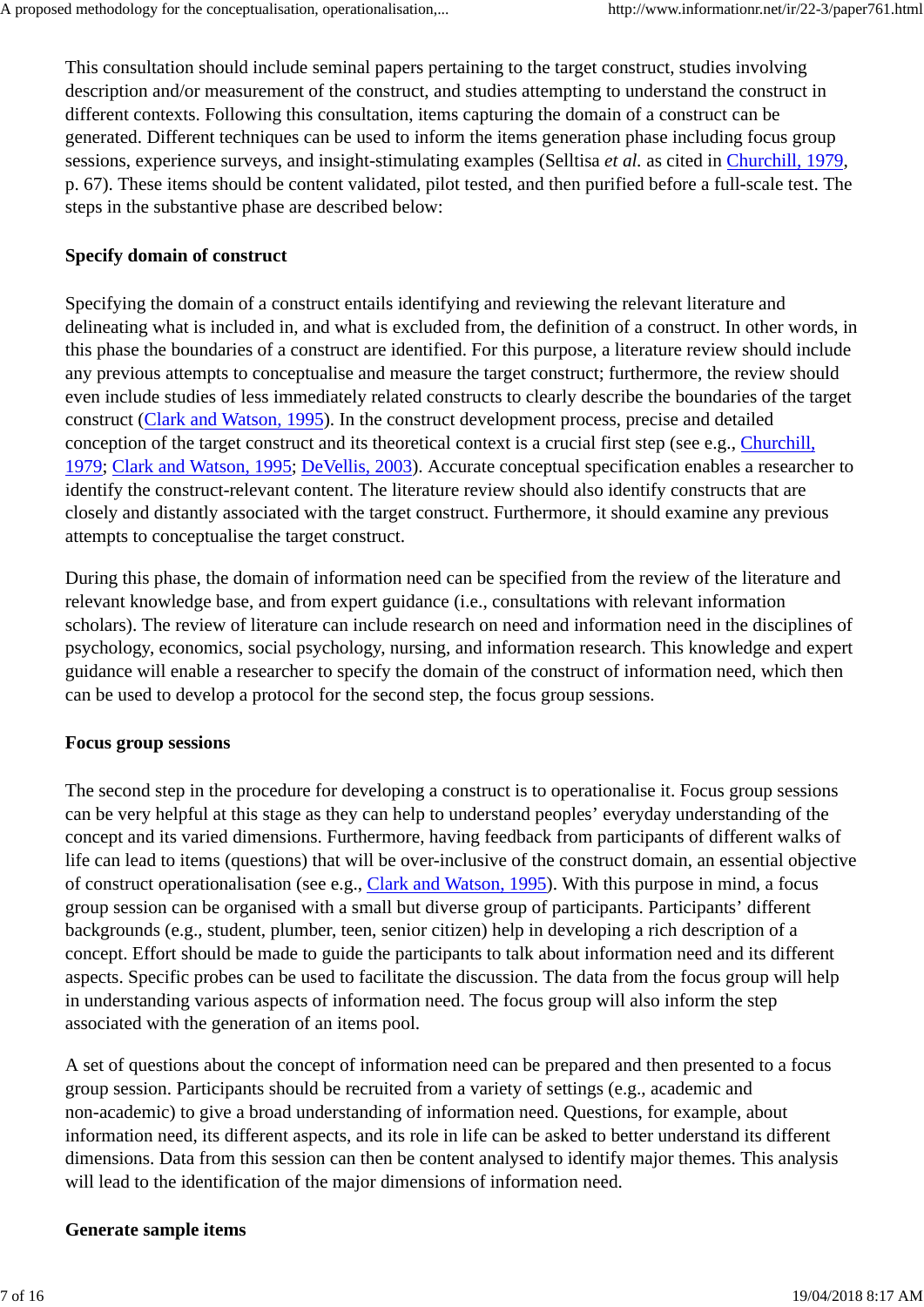The next step is to generate items that capture the domain of the construct of information need as specified in the previous steps. Based on the review of the literature and relevant knowledge base, expert advice, and feedback from the focus group session, a sample of items operationalising the concept of information need can be generated. The emphasis in this stage should be on generating items that could touch upon each of the dimensions of information need. This stage is very important to the construction of any measurement scale; Clark and Watson emphasised its centrality and noted that it is imperative to have the right items because deficiencies in items cannot be remedied by any existing data analysis technique. Towards the end of this phase, all items should be reviewed to ensure their wording is precise.

Based on the literature review, expert advice, and focus group session, dimensions of the concept of information need can be identified and labelled, for instance as (1) the nature of information need, (2) ensuing processes, (3) the role of information need in life, (4) its relationship with other needs, and (5) quality. Then the next step is to write items covering each of these five dimensions, and the content of each item, according to DeVellis (2003), must be sampled carefully to reflect every dimension. It is recommended to have at least three items representing each dimension (see e.g., Cook *et al*., 1981; Field, 2005). Items representing the dimension of (3), for example, can include statements such as '*decisions always require information*' and '*I need information whenever I face a new problem*'.

#### **Content validity of items**

Haynes, Richard, and Kubany (1995) defined content validity as '*the degree to which elements of an assessment instrument are relevant to and representative of the targeted construct for a particular assessment purpose*' (p. 238). Some authors (e.g., Gable, 1986), argue that the content validity of items should receive the most attention during the instrument development process. Content validity is an important aspect of the overall validity and demonstrates the observational meaningfulness of a concept (Bagozzi, 1980). According to Srite (2000), content validity shows the relationship between a concept and its operationalisation. Worthington and Whittaker (2006) considered content validation as one of the practices most important to scale development.

A technique developed by Lawshe (1975) can be used to assess the content validity of generated items. According to Lawshe's technique, items could be sent to domain experts researching information need that ask them to rate each item on a scale from 1 (it is not necessary) to 3 (it is essential). The responses from all domain experts can then be pooled and the number indicating *essential* can be determined for each item. Lawshe noted that '*any item, performance on which is perceived to be "essential" by more than half of the panelists [domain experts], has some degree of content validity*' (p. 567). Based on the ratings of domain experts, a content validity ratio is calculated for each item, which then leads to the calculation of a content validity index for the whole item pool. Depending on this evaluation the initial sample of items can be purified.

It is important to note that items shouldn't be chosen solely on empirical grounds (e.g., content validity index). There can be instances in which, despite domain experts' rating down an item, the researcher may still decide to keep that item on purely theoretical grounds. For instance, McCay-Peet *et al.* (2014) identified five dimensions of the concept of *serendipity* and developed forty-three items representing these dimensions. They sent these items to domain experts for content validation and reduced the total number of items, based on experts' feedback *and* using their own judgement, to thirty-five.

All items operationalising the concept of information need can be sent to domain experts. Based on Lawshe's approach these experts can be asked to rate each item on a scale from 1 to 3. The responses will be pooled to determine the number indicating *essential* for each item. Using pooled data and theoretical motivations the items can be further refined, resulting in modification in and deletion of some items.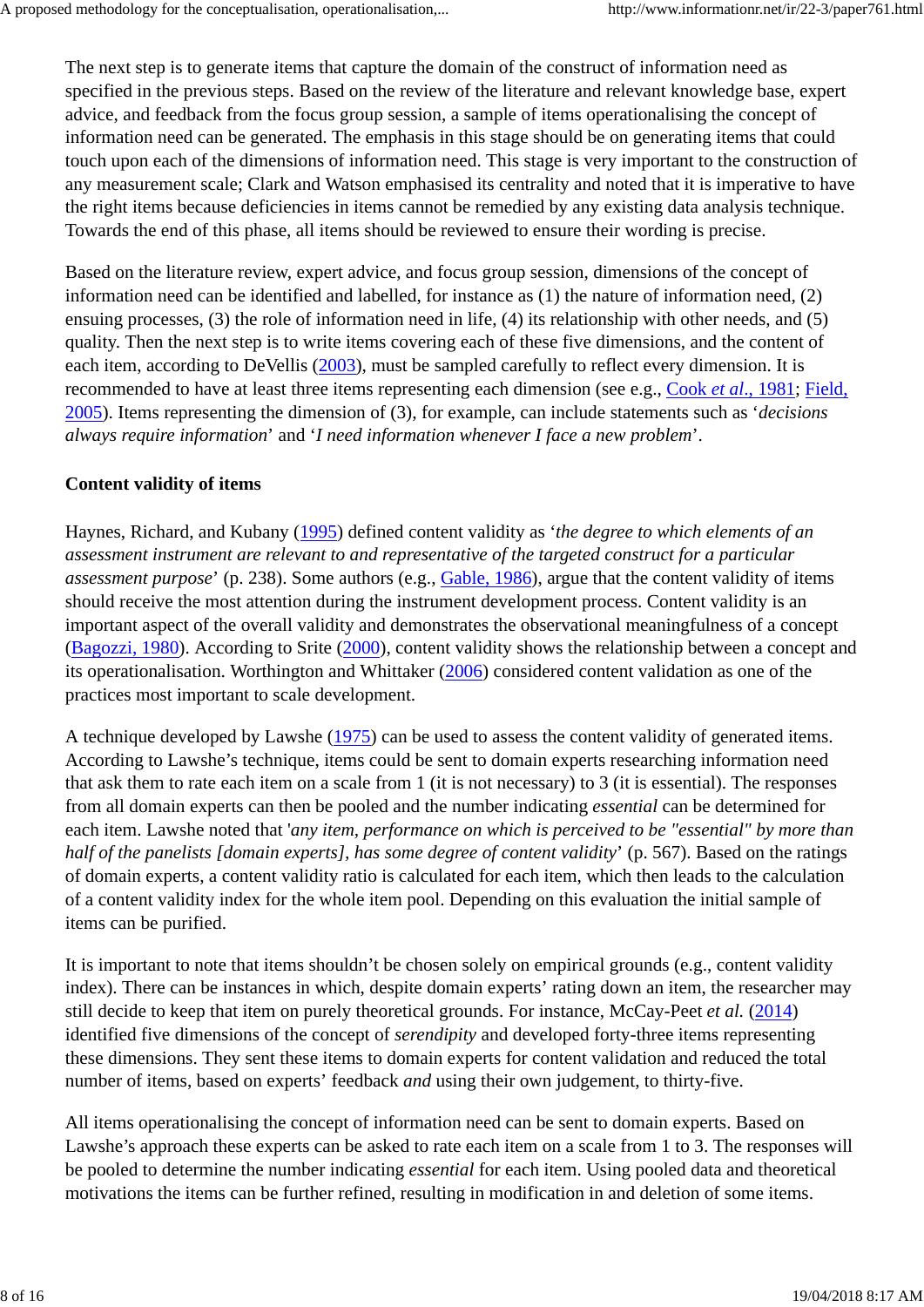#### **Purify the measure and collect data**

After content validation of the items, a questionnaire can be developed and, for example, sent to a few participants for comments on the overall layout and content. The questionnaire can then be revised according to the comments and pilot tested with a sample. Results of the pilot test can help to further purify the questionnaire. Purification at this stage generally entails examination of (a) comments by respondents, (b) correlation of an item with its respective dimension, and (c) inter-item correlation. This analysis can lead to the deletion and/or refining of items with poor loadings, cross loadings, and poor reliability values. The purpose of such purification is to increase the correspondence between the conceptualisation of a concept (e.g., information need) and its operationalisation. The purpose of purification is to further refine an instrument by including only those items that are a good representation of a concept. Purification is done both at the end of a pilot test and also the full-scale test. Furthermore, purification of a scale should be based on both theoretical and statistical considerations. Specifically, items shouldn't be deleted solely based on correlations and other statistical estimates, as it is possible that an item faring poorly on statistical grounds still warrants retaining for theoretical reasons, as discussed above.

During this phase, items representing each dimension of information need should be inspected for their loadings and cross-loadings. Loadings represent the strength of relationship between an item and its respective dimension. If items of any dimension of the construct, for example, information need's dimension, *nature of information need*, correlate with another dimension then there will be a need to further refine the content of those items. This will ensure that the items accurately represent the underlying dimension of the construct.

Purification entails paying attention to both substantive and structural aspects; a description of the latter follows.

### **Structural aspect**

The structural aspect entails the selection of items from the sample of items generated and validated during steps three to five above and their psychometric evaluation. The purpose of this phase is to ensure that items are empirically valid and correspond to the theoretical basis developed during the substantive phase. When discussing the structural validity of newly created items, Clark and Watson (1995) suggested a set of guidelines that should be followed to assess the validity and reliability of the items, thereby ensuring that requirements of the structural aspect are met. The guidelines include (a) sample consideration, (b) evaluation of item distribution, and (c) assessment of unidimensionality. In addition to these guidelines, two specific procedures should also be used, namely, exploratory factor analysis and coefficient alpha, sometimes referred to as Cronbach's alpha (Cronbach, 1951). Exploratory factor analysis can be used to assess convergent and discriminant validity, two important aspects of validity (Campbell and Fiske, 1959, p. 81) and coefficient alpha can be used to assess reliability. Two tests can be done: (1) a pilot test with a small sample of the population and (2) a full-scale test with a larger sample. All three guidelines should be followed during both tests. A description of the guidelines and issues of validity and reliability is provided below.

#### **Sample considerations**

Sample size is important for many reasons. For example, it is important because the statistical power of a test to detect significance increases with the increase in sample size; the detrimental effects of non-normality are reduced with a large sample (Hair *et al.*, 2006); and patterns of covariation among items become stable (DeVellis, 2003). Statistical techniques such as exploratory factor analysis require a certain number of observations for every item to produce reliable results (see e.g., Field, 2005; Hair *et al.*,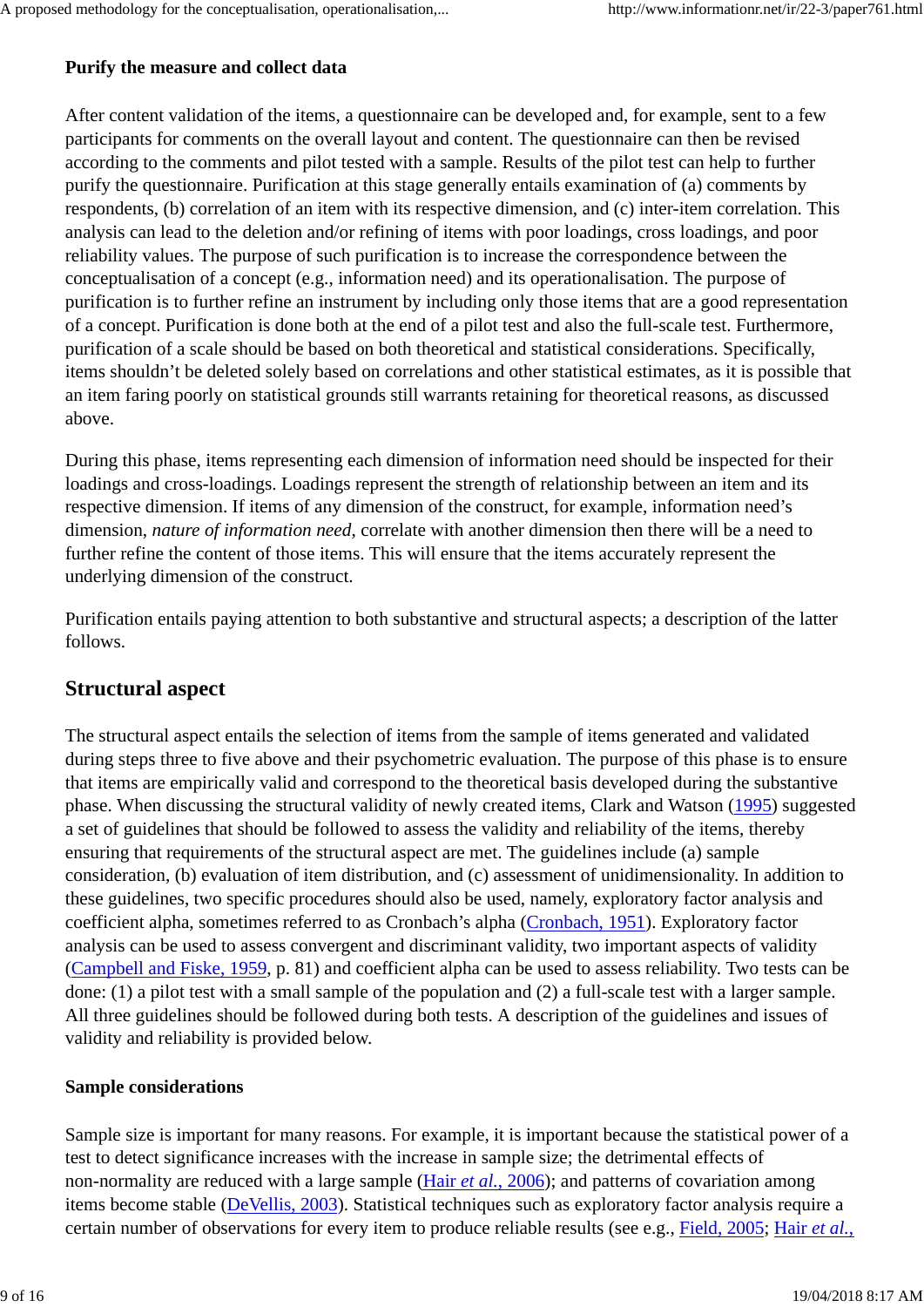2006). According to DeVellis, using a small sample can pose some risks including (1) inaccurate assessment of internal consistency and (2) non-representation of the population for which the measurement instrument is intended. Clark and Watson (1995) recommended using a sample of 100–200 participants to pilot test the new item pool, and a minimum sample of 300 participants for a full-scale test.

#### **Evaluation of item distributions**

Clark and Watson (1995) recommended eliminating any items with highly skewed and unbalanced distributions and retaining items depicting a broad range of distributions. This attribute, a broad range of distribution, is considered by DeVellis (2003) as a valuable quality of a scale item. As far as elimination of items with highly skewed distribution is concerned, Clark and Watson provide three reasons for their recommendation: (1) Likert scale questions where respondents are likely to provide similar responses are likely to be highly skewed items and, therefore, convey little information; (2) limited variability in such items will cause a weak correlation between these items and the other items on a measurement scale, which will pose problems for further analysis; and (3) items with skewed distributions can produce highly unstable correlational results (p. 315). Concerning their recommendation to retain items with a broad range of distribution, Clark and Watson (p. 315) argue that,

most constructs are conceived to be—and, in fact are empirically shown to be—continuously distributed dimensions, and scores can occur anywhere along the entire dimension. Consequently, it is important to retain items that discriminate at different points along the continuum.

It can therefore be suggested that items operationalising the construct of information need should have relatively high variance. Items inviting identical responses should be avoided because such items will provide minimal information regarding participants' understanding of the concept of information need and its different aspects.

#### **Validity**

The concept of validity is at the heart of measurement. Cook and Campbell (as cited in Bagozzi, 1980, p. 421) stated that validity represents the degree of accuracy in measuring a concept through operationalisation. According to Hair *et al.*, (2006, p. 3) '*validity is the extent to which a measure [item] or set of measures correctly represent the concept of study*' . Validity represents the appropriateness of a measure and indicates whether it is appropriately measuring a construct or not. To demonstrate the validity of a construct it is important that, in addition to content validity and reliability, convergent and discriminant validity also be assessed. According to Straub, Boudreau and Gefen (2004, p. 21), '*Convergent validity is evidenced when items thought to reflect a construct converge, or show significant, high correlations with each other, particularly when compared to the convergence of items relevant to other constructs, irrespective of method*'.

Convergent validity is evident when terms thought to measure a concept represent a higher correlation with each other as compared with the correlations with other concepts. Exploratory factor analysis can be used to assess the convergent validity of items proposed to be operationalising the concept of information need. Discriminant validity represents the degree to which the measures (items) that ought to reflect a concept are distinct. An indication of the existence of a concept is that its measures should be distinct from those that are not believed to represent that concept (Straub *et al.*, 2004).

A set of items developed to operationalise the construct of information need cannot claim to represent this construct unless empirical assessment identifies a common dimension underlying these items. Exploratory factor analysis can be used for such empirical assessment, encompassing discriminant and convergent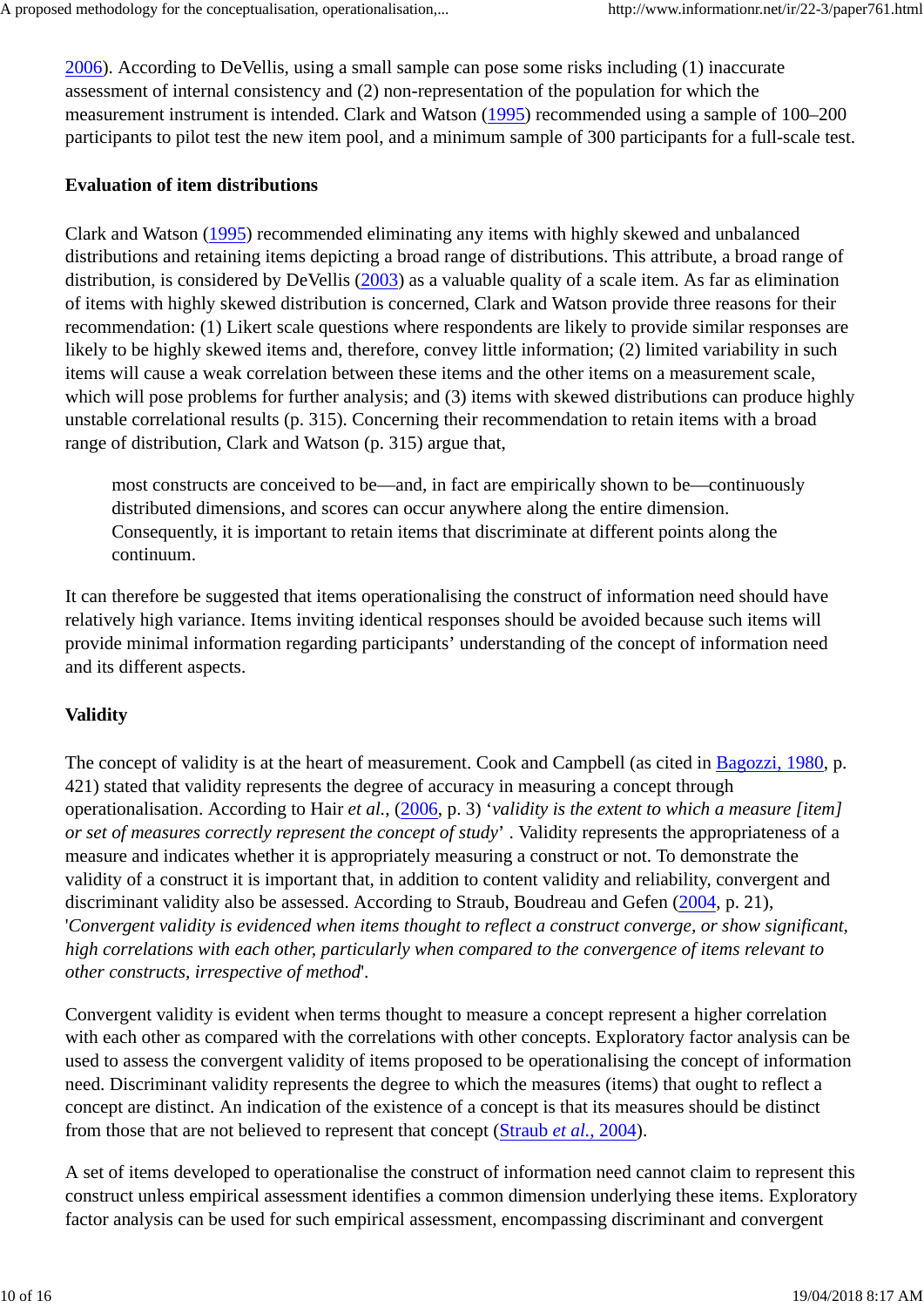validity. This analysis will also aid in identifying any sub-dimensions represented by the items operationalising information need's construct. It is, however, important to note that, in addition to empirical considerations, theoretical underpinnings should also be considered when identifying, describing, and explaining dimensions identified through exploratory factor analysis.

#### **Unidimensionality**

According to Hattie (1985, p. 157), '*unidimensionality can be defined as the existence of one latent trait underlying the data*'. In other words, a measure is said to be unidimensional when it measures only the trait for which it was developed; emphasising the centrality of unidimensionality, Hattie stated, '*one of the most critical and basic assumptions of measurement theory is that a set of items forming an instrument all measure just one thing in common*' (p. 139). It is customary to assess unidimensionality using Cronbach's alpha; however, many psychometricians question this practice (see e.g., Boyle, 1991). According to Clark and Watson (1995) it is important to distinguish between internal consistency and unidimensionality. They noted that '*internal consistency refers to the overall degree to which the items make up a scale are intercorrelated, whereas… unidimensionality indicate[s] whether the scale items assess a single underlying factor or construct*' (p. 315). Subsequently, they suggested a few guidelines to assess unidimensionality, including (1) examining the inter-item correlation mean, (2) examining the range and distribution of those correlations, (3) ensuring individual inter-item correlations fall somewhere in the range of 0.15 to 0.50, and (4) ensuring that inter-item correlations cluster narrowly around the mean value. These four guidelines must be followed to ascertain the unidimensionality of the information need scale items.

#### **Reliability**

Unidimensionality alone, however, is not enough to ensure the usefulness of a scale (Gerbing and Anderson, 1988); it is also essential to ascertain the scale's *reliability*, the next step in the empirical validation of an information need measurement scale. Reliability is '*the degree to which measures are free from error and therefore yield consistent results*' (Peter, 1979, p. 7). A reliable measure represents a substantial correlation with itself (Peter, 1981) and provides an opportunity to replicate studies and validate measures. Internal consistency [reliability] is concerned with the homogeneity of observations (Bagozzi, Yi, and Phillips, 1991). Reliability represents the ability of items in measuring a construct consistently over repetitive instances using similar participants under the same or different approaches.

Following these analyses (i.e., exploratory factor analysis, unidimensionality analysis, and reliability analysis) the items should be refined further; that is, items with lower than standard inter-item correlations should be deleted. This process will lead to a scale of information need that will be further tested. For the full-scale test, a survey can be distributed to a large sample population (at least 300). Responses from this survey will be again analysed for discriminant and convergent validity (using exploratory factor analysis), unidimensionality, and reliability (using Cronbach's alpha).

The steps discussed above will be used in an on-going research project to develop a refined scale, ready for use in studies aiming to empirically examine the concept of information need. It is hoped that adherence to the proposed steps (see Figure 1) will lead to rigorous assessment of substantive and structural aspects of constructs and will enable us to develop theoretical networks applicable to a wide range of human information behaviour.

## Conclusion

Information need is central to our professional practice and is important to understanding users and their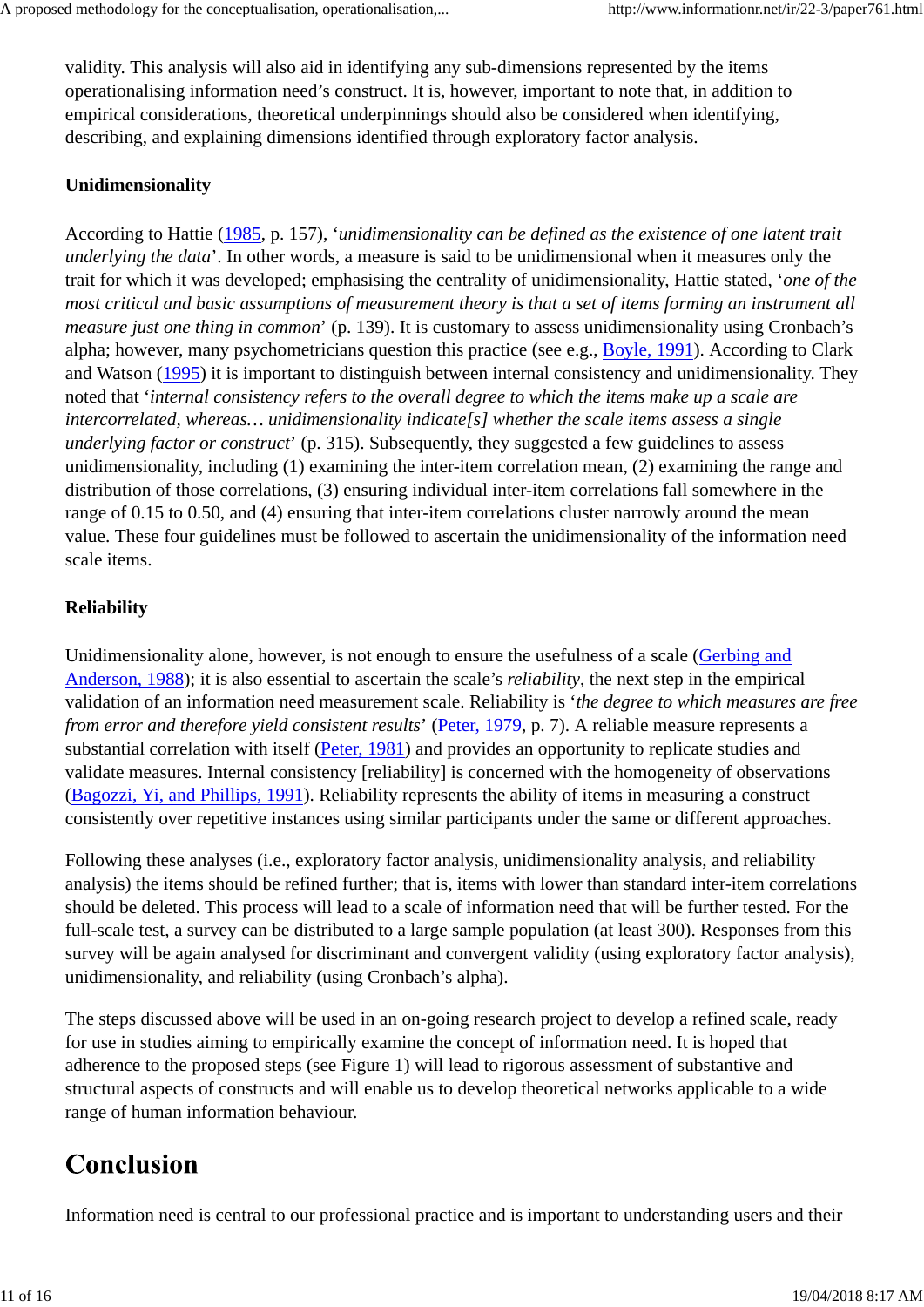information behaviour. However, despite its centrality, there is still lack of understanding as to what really information need is and what its dimensions are. There is a significant body of research on information needs, including its assessment in different user populations, processes involved in satisfying user needs, and analyses of research on information needs. However, there is a need to go beyond the approaches used thus far. Specifically, there is a need for a construct of information need that is not only well understood (conceptualised) but also operationalised. The construct needs to be linked with a set of rigorous measurement techniques or procedures so that it can be empirically validated in different settings and with different research problems. This is important because without having testable constructs, a parsimonious, methodologically rigorous, and empirically robust theory of human-information behaviour will remain in its infancy.

This paper has used the concept of information need as a starting point to propose a methodology. Steps of this methodology have been explained and the ways in which these steps can be applied to the concept of information need are also suggested. This methodology can be used to conceptualise, operationalise, and empirically validate the concept of information need, notwithstanding that its application will require a significant investment of time. This methodology, in its application, can be very laborious as there are multiple steps involved and some steps may require repetition to attain accuracy. Furthermore, an advanced level of expertise in certain qualitative and quantitative methods will be essential to ensure correspondence between theoretical underpinnings and operational representation of any construct. It is hoped that the application of this methodology will lead to the development of a testable construct of information need. This approach makes a valuable addition to the methodological repertoire available to studies that aim to develop a construct, and hence will also contribute to the overall theory development process in information research.

### **Acknowledgements**

I want to thank SIG-USE ASIS&T for supporting this research by awarding me the Elfreda Chatman Research Award. I am also grateful to the Charles Sturt University School of Information Studies for supporting this research by awarding me the sabbatical leave.

I am grateful to Professor Donald Case for giving valuable advice on various aspects of this research. Professor Lisa Given and Professor Annemaree Lloyd also provided very helpful feedback on earlier drafts of this paper. I would like to thank the anonymous reviewers and the Regional Editor for their helpful feedback and suggestions for improvements to this paper. Finally, thanks go to Shoaib Tufail for his research assistance.

## **About the author**

**Waseem Afzal** is a faculty member at the Charles Sturt University School of Information Studies with an MBA and a PhD from the Emporia State University. His research interests focus on human information behaviour, information need and its role in shaping perception; distributional properties of information, and economics of information.

# **References**

- Agarwal, R. & Prasad J. (1997). The role of innovation characteristics and perceived voluntariness in the acceptance of information technologies. *Decision Sciences, 28*(3), 557-582.
- Bagozzi, R.P. (1980). *Causal models in marketing.* New York, NY: John Wiley and Sons.
- Bagozzi, R.P., Yi, Y. & Phillips, L.W. (1991). Assessing construct validity in organisational research. *Administrative Science Quarterly, 36*(3), 421-458.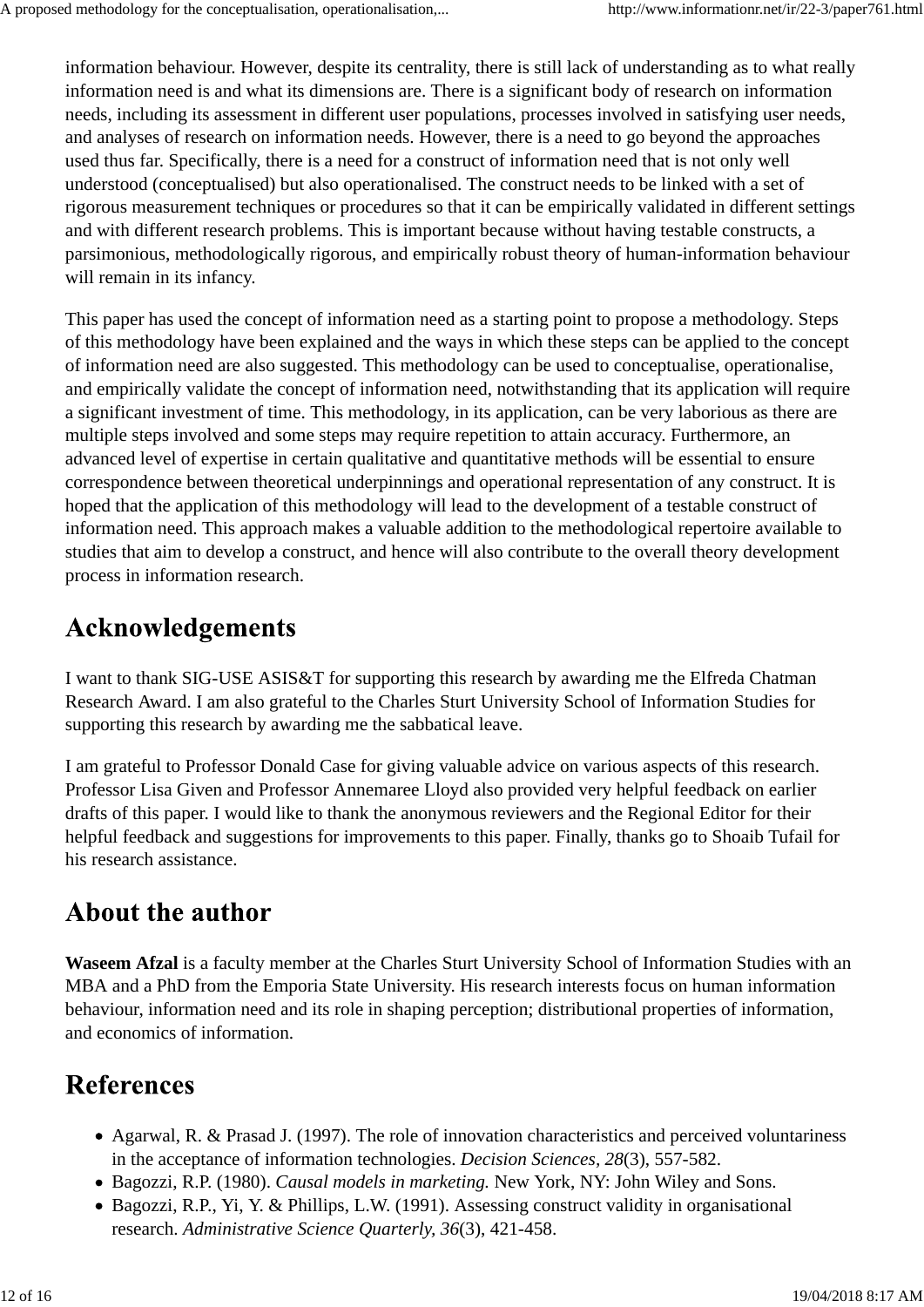- Bates, M.J. (2002). Toward an integrated model of information seeking and searching. *The New Review of Information Behaviour Research, 3*, 1-15.
- Belkin, N.J. (1980). Anomalous states of knowledge as a basis for information retrieval. *Canadian Journal of Information Science, 5*, 133-143.
- Belkin, N.J. (1993). Interaction with texts: Information retrieval as information-seeking behavior. In *Information Retrieval '93, Von der Modellierung zur Anwendung* (pp. 55-66). Konstanz, Germany: Universitätsverlag Konstanz.
- Belkin, N.J., Oddy, R.N. & Brooks, H.M. (1982). ASK for information retrieval: part I. Background and theory. *Journal of Documentation, 38*(2), 61-71.
- Bertulis, R. & Cheeseborough, J. (2008). The Royal College of Nursing's information needs survey of nurses and health professionals. *Health Information and Libraries Journal, 25*(3), 186-197.
- Boyle, G.J. (1991). Does item homogeneity indicate internal consistency or item redundancy in psychometric scales? *Personality and Individual Differences, 12*(3), 291-294.
- Campbell, D.T. & Fiske, D.W. (1959). Convergent and discriminant validation by the multitraitmultimethod matrix. *Psychological Bulletin, 56*(2), 81-105.
- Case, D.O. (2012). *Looking for information: a survey of research on information seeking, needs, and behavior*. Amsterdam, The Netherlands: Academic Press.
- Churchill, G.A. (1979). A paradigm for developing better measures of marketing constructs. *Journal of marketing Research, 16*(1), 64-73.
- Clark, L.A. & Watson, D. (1995). Constructing validity: basic issues in objective scale development. *Psychological Assessment, 7*(3), 309-319.
- Cole, C. (2012). *Information need: a theory connecting information search to knowledge formation.* Medford, NJ: Information Today Inc.
- Cook, J.D., Hepworth, S.J., Wall, T.D. & Warr, P.B. (1981). *The experience of work.* San Diego, CA: Academic Publications.
- Cronbach, L.J. (1951). Coefficient alpha and the internal structure of tests. *Psychometrika, 16*(3), 297-334.
- Derr, R.L. (1983). A conceptual analysis of information need. *Information Processing and Management, 19*(5), 273-278.
- Dervin, B, & Nilan, M. (1986). Information needs and uses. *Annual Review of Information Science and Technology, 21*, 3-33.
- DeVellis, R.F. (2003). *Scale development: theory and applications.* (2nd ed.). Thousand Oaks, CA: Sage Publications.
- Field, A. (2005). *Discovering statistics using SPSS.* (2nd ed.). London: Sage Publications.
- Fleming-May, R.A. (2014). Concept analysis for library and information science: exploring usage. *Library & Information Science Research, 26*(3-4), 203-210.
- Furner, J. (2004). Conceptual analysis: a method for understanding information as evidence, and evidence as information. *Archival Science, 4*(3-4), 233-265.
- Gable, R. K. (1986). *Instrument development in the affective domain.* Boston, MA: Kluwer-Nijhoff.
- Gerbing, D.W. & Anderson, J.C. (1988). An updated paradigm for scale development: incorporating unidimensioanlity and its assessment. *Journal of Marketing Research, 25*(2), 186-192.
- Greer, R.C., Grover, R.J. & Fowler, S.G. (2007). *Introduction to the library and information professions.* Westport, CT: Libraries Unlimited.
- Hair, J.F., Black, W.C., Babin, B.J., Anderson, R.E. & Tatham, R.L. (2006). *Multivariate data analysis*. (6th ed.). Upper Saddle River, NJ: Pearson Prentice Hall.
- Hattie, J. (1985). Methodology review: assessing unidimensionality of tests and items. *Applied Psychological Measurement, 9*(2), 139-164.
- Haynes, S.N., Richard, D.C.S. & Kubany, E.S. (1995). Content validity in psychological assessment: a functional approach to concepts and methods. *Psychological Assessment, 7*(3), 238-247.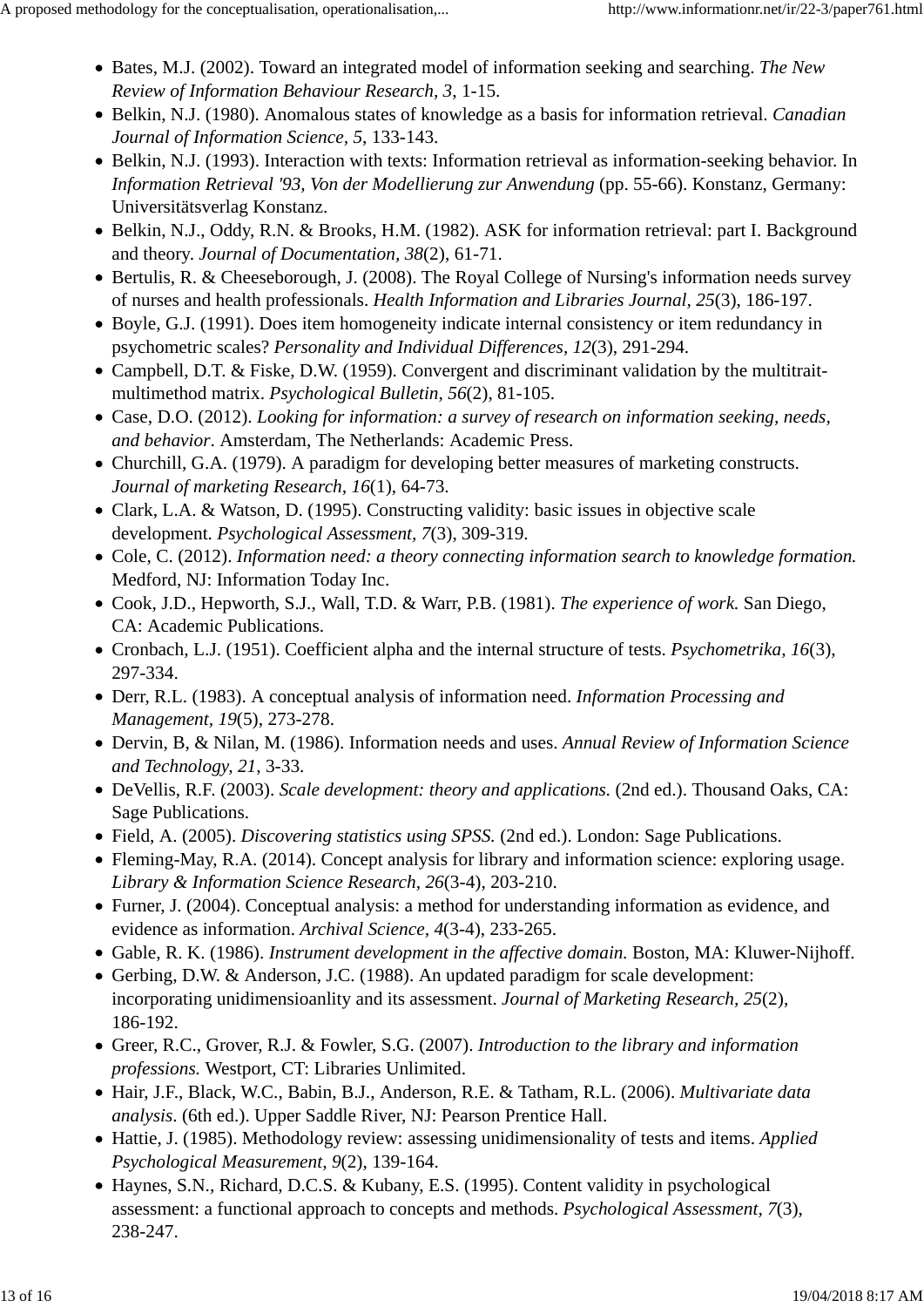- Inskip, C., Butterworth, R. & MacFarlane, A. (2008). A study of the information needs of the users of a folk music library and the implications for the design of a digital library system. *Information Processing and Management, 44*(2), 647-662.
- Jaccard, J. & Jacoby, J. (2010). *Theory construction and model-building skills*. New York, NY: Guilford Press.
- Krikelas, J. (1983). Information-seeking behavior: patterns and concepts. *Drexel Library Quarterly, 19*(2), 5-20.
- Kuhlthau, C.C. (1991). Inside the search process: information seeking from the user's perspective. *Journal of the American Society for Information Science, 42*(5), 361-371.
- Lawshe, C.H. (1975). A qualitative approach to content validity. *Personnel Psychology, 28*(4), 563-575.
- Lin, H-F. (2011). An empirical investigation of mobile banking adoption: the effect of innovation attributes and knowledge-based trust. *International Journal of Information Management, 31*(3), 252-260.
- Line, M.B. (1974). Draft definitions: information and library needs, wants, demands and uses. *Aslib Proceedings, 26*(2), 87.
- Loevinger, J. (1957). Objective tests as instrument of psychological theory. *Psychological Reports, 3*(3), 635-694.
- McCay-Peet, L., Toms, E.G. & Kelloway, E.K. (2014). Development and assessment of the content validity of a scale to measure how well a digital environment facilitates serendipity. *Information Research, 19*(3), paper 630. Retrieved from http://www.informationr.net/ir/19-3 /paper630.html#.VdFDsUZKXec (Archived by WebCite® at http://www.webcitation.org /6qc8Ti1GE)
- Moore, G.C. & Benbasat, I. (1991). Development of an instrument to measure the perceptions of adopting an information technology innovation. *Information Systems Research, 2*(3), 192-222.
- Naumer, C.M. & Fisher, K.F. (2010). Information needs. In M.J. Bates & M.N. Maack (Eds.), *Encyclopedia of library and information sciences* (3rd ed.) (pp. 2452-2458). London: Taylor & Francis.
- Nicholas, D. (2000). *Assessing information needs: tools, techniques and concepts for the Internet age.* London: ASLIB.
- O'Brien, H.L. & Toms, E.G. (2010). The development and evaluation of a survey to measure user engagement. *Journal of the American Society for Information Science and Technology, 61*(1), 50-69.
- Odongo, R.I. & Ocholla, D.N. (2003). Information needs and information-seeking behavior of artisan fisher folk of Uganda. *Library and Information Science Research, 25*(1), 89-105.
- Perley, C.A., Gentry, C.A., Fleming, A.S. & Sen, K.M. (2007). Conducting an information needs assessment: the Via Christi Libraries' experience. *Journal of the Medical Library Association, 95*(2), 173-181.
- Peter, J.P. (1979). Reliability: a review of psychometric basics and recent marketing practices. *Journal of Marketing Research, 16*(1), 6-17.
- Peter, J.P. (1981). Construct validity: a review of basic issues and marketing practices. *Journal of Marketing Research, 18*(2), 133-145.
- Pitts, J., Bonella, L. & Coleman, J. (2012). We built it, why didn't they come? In F. Baudino & C. Johnson (Eds.), *Brick and click libraries: an academic library symposium* (pp. 141-151). Maryville, MO: Northwest Missouri State University.
- Rogers, E.M. (1983). *Diffusion of innovations* (3rd ed.). NY: The Free Press.
- Savolainen, R. (2012). Conceptualising information need in context. *Information Research, 17*(4), paper 534. Retrieved from http://informationr.net/ir/17-4/paper534.html (Archived by WebCite® at http://www.webcitation.org/6qc9Qhx7k)
- Shenton, A.K. & Dixon, P. (2004). The nature of information needs and strategies for their investigation in youngsters. *Library and Information Science Research, 26*(3), 296-310.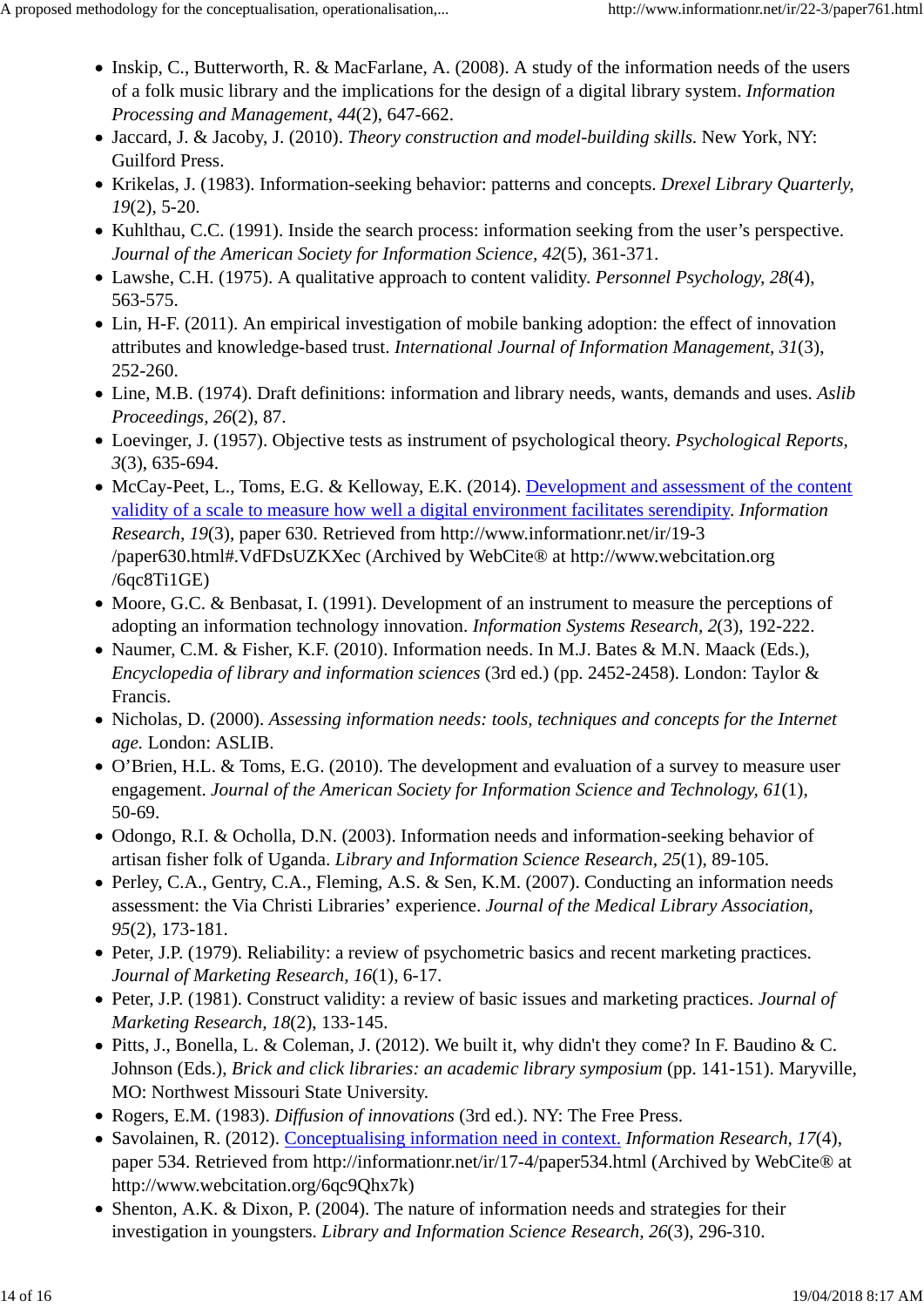- Shpilko, I. (2011). Assessing information-seeking patterns and needs of nutrition, food science, and dietetics faculty. *Library and Information Science Research, 33*(2), 151-157.
- Spink, A., & Cole, C. (2006). Human information behaviour. Integrating diverse approaches and information use. *Journal of the Association for Information Science and Technology, 57*(1), 25-35.
- Srite, M. (2000). *The influence of national culture on the acceptance and use of information technologies: an empirical study.* Unpublished doctoral dissertation, Florida State University, Tallahassee, FL, USA.
- Straub, D.W., Boudreau, M.C. & Gefen, D. (2004). Validation guidelines for IS positivist research. *Communications of the Association for Information Systems, 13*(1), 380-427.
- Sundin, O. & Johannisson, J. (2005). The instrumentality of information needs and relevance. In F. Crestani & I. Ruthven (Eds.), *Proceedings of the 5th International Conference on Conceptions of Library and Information Sciences, CoLIS 2005* (pp. 107-118). Berlin: Springer.
- Taylor, R.S. (1962). The process of asking questions. *American Documentation, 13*(4), 391-396.
- Taylor, R.S. (1968). Question-negotiation and information seeking in libraries. *College and Research Libraries, 29*(3), 178-194.
- Timmins, F. (2006). Exploring the concept of 'information need'. *International Journal of Nursing Practice, 12*(6), 375-381.
- Turel, O., Serenko, A. & Giles, P. (2011). Integrating technology addiction and use: an empirical investigation of online auction users. *Management Information Systems Quarterly, 35*(4), 1043-1061.
- Venkatesh, V., Morris, M.G., Davis, G.B. & Davis, F.D. (2003). User acceptance of information technology: toward a unified view. *MIS Quarterly, 27*(3), 425-478.
- Wallander, J.L., Schmitt, M. & Koot, H.M. (2001). Quality of life measurement in children and adolescents: issues, instruments, and applications. Journal of Clinical Psychology, 57(4), 571-585.
- Williamson, K. (1998). Discovered by chance: the role of incidental information acquisition in an ecological model of information use. *Library & Information Science Research, 20*(1), 23-40.
- Wilson, T.D. (1981). On user studies and information needs. *Journal of Documentation, 37*(1), 3-15.
- Wilson, T.D. (1994). Information needs and uses: fifty years of progress? In B.C. Vickery (Ed.), *Fifty years of information progress: a Journal of Documentation review* (pp. 15-51). London: Aslib.
- Worthington, R. L. & Whittaker, T. A. (2006). Scale development research: a content analysis and recommendation for best practices. *The Counseling Psychologist, 34*(6), 806-838.

#### **How to cite this paper**

Afzal, W. (2017). A proposed methodology for the conceptualisation, operationalisation, and empirical validation of the concept of information need. *Information Research, 22*(3), paper 761. Retrieved from http://InformationR.net/ir/22-3/paper761.html (Archived by WebCite® at http://www.webcitation.org/...)

#### **Find other papers on this subject**

| <b>Scholar Search</b>                 | <b>Google Search</b>                      | <b>Bing</b> |          |      |
|---------------------------------------|-------------------------------------------|-------------|----------|------|
|                                       | Check for citations, using Google Scholar |             |          |      |
|                                       | Facebook                                  | Twitter     | LinkedIn | More |
| 4 2 9 Last updated: 1 September, 2017 | $\odot$ the author, 2017.                 |             |          |      |